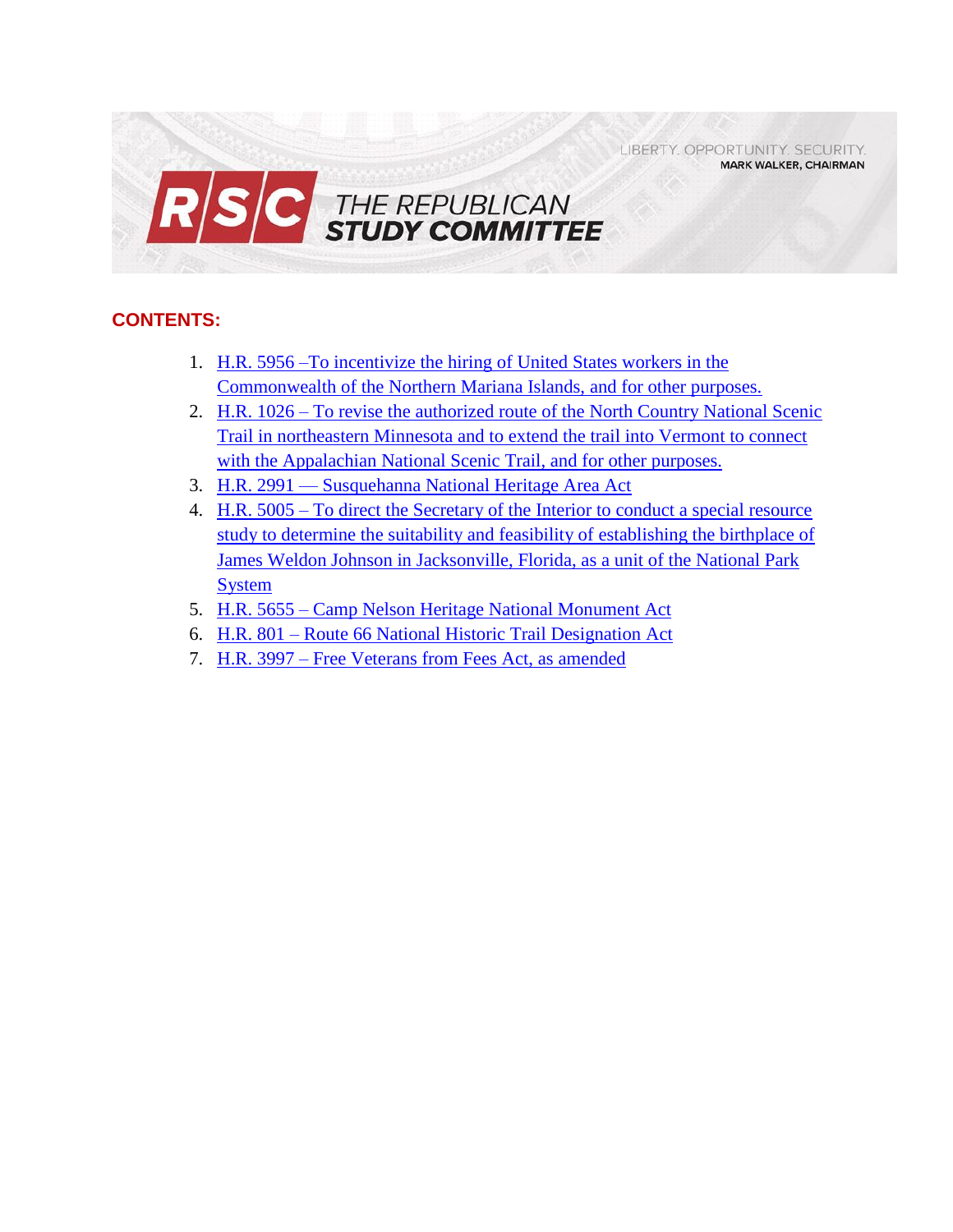# **H.R. 5956 –To incentivize the hiring of United States workers in the Commonwealth of the Northern Mariana Islands, and for other purposes. (Rep. Bishop, R-UT)**

**CONTACT:** [Noelani Bonifacio,](mailto:Noelani.Bonifacio@mail.house.gov) 202-226-9719

# **FLOOR SCHEDULE:**

Expected to be considered June 5, 2018, under suspension of the rules, which requires a 2/3 majority for passage.

#### **TOPLINE SUMMARY:**

[H.R.5956](https://docs.house.gov/billsthisweek/20180604/HR5956.pdf) would extend the transition program that allows the Secretary of Homeland Security to regulate immigration to the Commonwealth of the Northern Mariana Islands through the end of 2029. The transitional program seeks to phase out permits that allow nonimmigrants to work in the Commonwealth of the Northern Mariana Islands. The bill would make additional changes to transition program to continue to promote American employment in the commonwealth.

## **COST:**

A Congressional Budget Office (CBO) cost estimate is not available at this time. Rule 28(a)(1) of the Rules of the Republican Conference prohibit measures from being scheduled for consideration under suspension of the rules without an accompanying cost estimate. Rule 28(b) provides that the cost estimate requirement may be waived by a majority of the Elected Leadership.

#### **CONSERVATIVE CONCERNS:**

 **Expand the Size and Scope of the Federal Government?** The bill would extend a current law transition program.

- **Encroach into State or Local Authority?** No.
- **Delegate Any Legislative Authority to the Executive Branch?** No.
- **Contain Earmarks/Limited Tax Benefits/Limited Tariff Benefits?** No.

#### **DETAILED SUMMARY AND ANALYSIS:**

H.R. 5956 would extend the transition [program](http://uscode.house.gov/view.xhtml?req=(title:48%20section:1806%20edition:prelim)%20OR%20(granuleid:USC-prelim-title48-section1806)&f=treesort&edition=prelim&num=0&jumpTo=true) that allows the Secretary of Homeland Security to regulate immigration to the Commonwealth of the Northern Mariana Islands, which will expire under current law at the end of 2019, through the end of 2029. The transitional program seeks to phase out permits that allow nonimmigrants to work in the Commonwealth of the Northern Mariana Islands.

The bill would amend the transition program to require the secretary to impose a \$200 fee per nonimmigrant worker, each year that a worker is issued a permit. The bill would allow the secretary to adjust the fee annually for inflation. The funds will be deposited into the Treasury of the Commonwealth Government for vocational education or other training programs for U.S. workers.

The secretary is required to impose a \$50 fraud prevention and detection fee on employers filing a petition under the program, the funds of which to be used for detecting immigration benefit fraud. The bill requires the Governor of the Commonwealth Government to submit an annual plan for and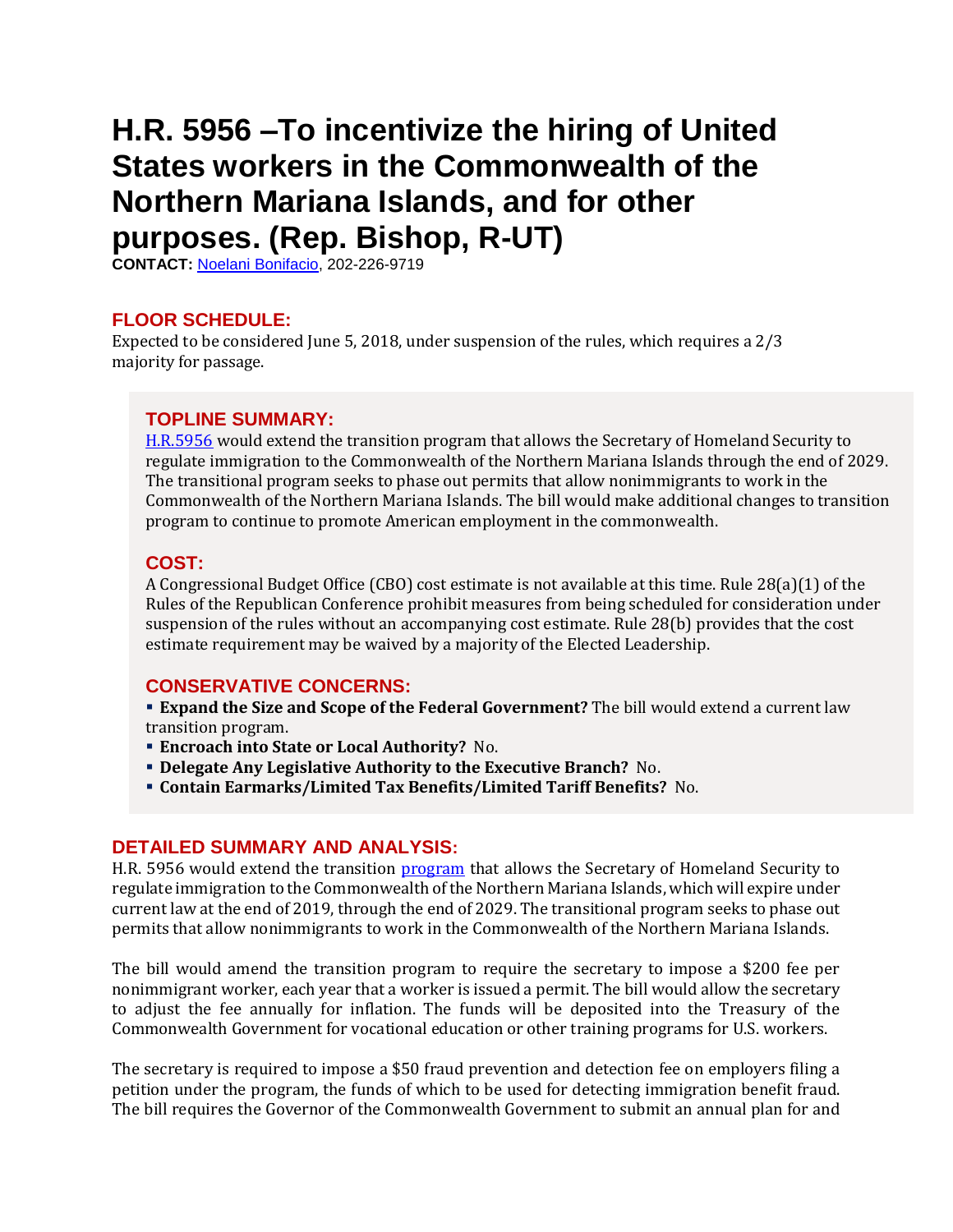report on the expenditures to the Secretary of Labor, who must issue a determination on the plan and then issue a report to congress on the effectiveness of the Commonwealth Government in meeting the goals of the plan. Payments cannot be made from the funds collected until the expenditure plan has been approved.

During the transition period, current law prevents persons physically present or arriving in the commonwealth from seeking asylum. The bill requires the secretary to submit a report to congress projecting the anticipated number of asylum claims after the transition period ends, and describing the secretary's preparations to process asylum claims.

Beginning in fiscal year 2020, the bill would prohibit the secretary for approving a petition to import a nonimmigrant worker unless the petitioner has applied to the Secretary of Labor for a temporary labor certification that states there are not enough U.S. workers in the commonwealth who able and available to do the job. The certification would also state that the employment of the nonimmigrant will not adversely affect similarly employed U.S. workers. The bill requires the employer to pay nonimmigrant workers the appropriate minimum wage.

The bill would establish a limit on the number of permits that may be issued to nonimmigrant workers. The limit starts at 13,000 in fiscal year 2019 and incrementally decreases to 1,000 in fiscal year 2030.

The bill would require the governor to submit a report that identifies the number of U.S. workers in the Northern Mariana Islands compared to other workers. The bill would require the GAO to submit a report to Congress biennially on this ratio for each of the 5 previous calendar years.

The bill would require the secretary to establish a system to ensure nonimmigrant workers are continued to be paid and employed subject to the terms and conditions in the permit petition.

The secretary may revoke permits for good cause.

The bill would prohibit permits from being issued to employers that are not defined as a legitimate business.

The bill would prohibit permits from being issued to workers in construction occupations if the worker is not applying for a long-term permit.

The bill would establish permits are only valid for one year and may not be renewed for more than two consecutive years. The nonimmigrant worker must remain outside of the U.S. for at least 30 days before applying for a new permit.

The bill allows for long-term permits to be issued for three-year periods, which may be renewed without limit.

The bill requires the Secretaries of Labor and Homeland Security to each publish an interim final rule on the implementation of the bill within 180 days. The bill requires the Secretary of the Interior to submit a report to congress on the fulfillment of the department's responsibilities.

The bill would require the Secretary of Labor to conduct outreach and training in the commonwealth for employers and workers on the amended foreign labor certification process.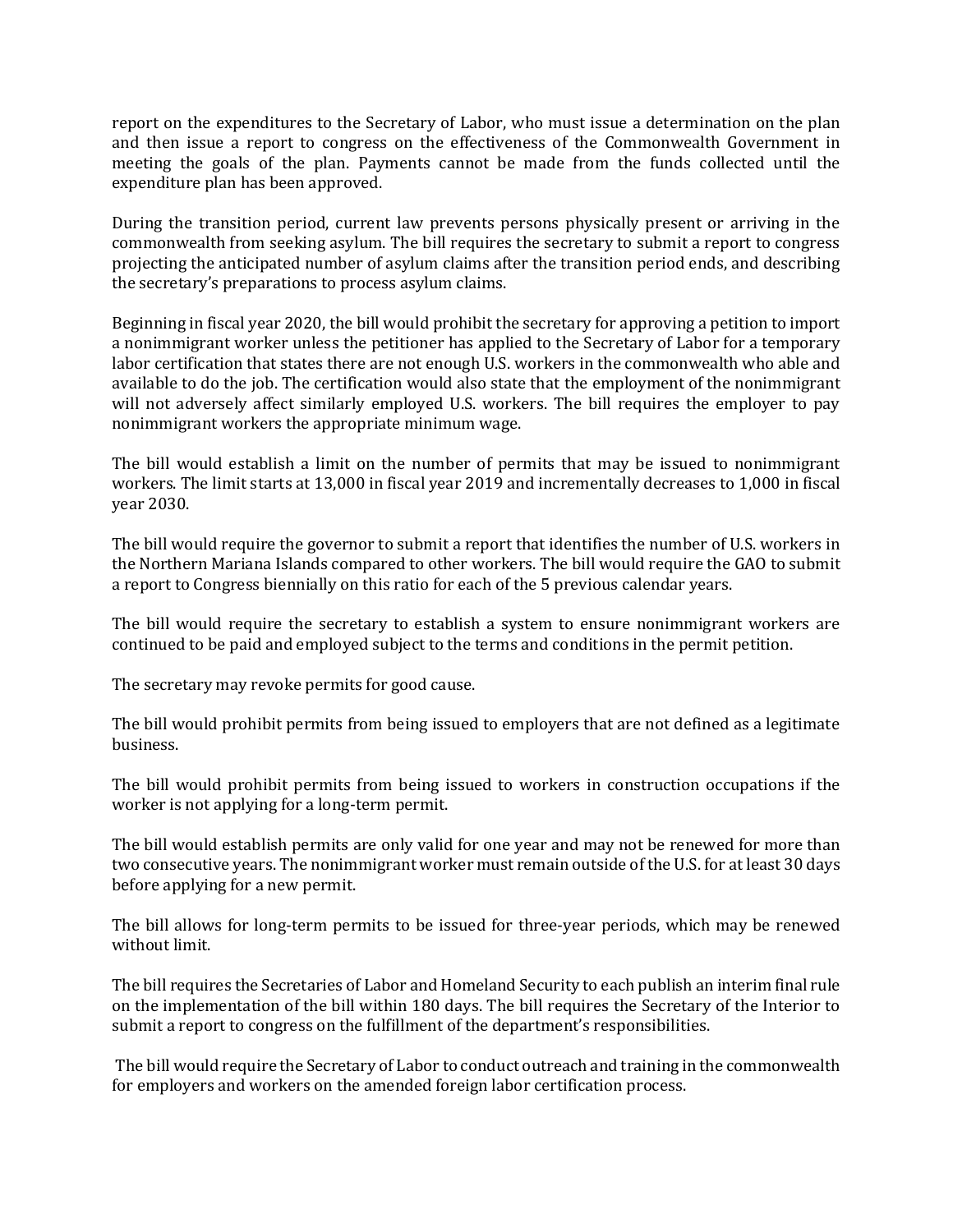The bill would take effect upon enactment and only apply to petitions filed after that date. DHS may delay any provision of this bill until the interim final rule is in place, except for the permit caps.

#### **COMMITTEE ACTION:**

H.R. 5956 was introduced on May 24, 2018, and referred to the House Committee on Natural Resources.

## **ADMINISTRATION POSITION:**

No Statement of Administration Policy is available at this time.

#### **CONSTITUTIONAL AUTHORITY:**

According to the bill's sponsor: "Congress has the power to enact this legislation pursuant to the following: Article IV, Section 3, clause 2 Article I, Section 8, clause 18."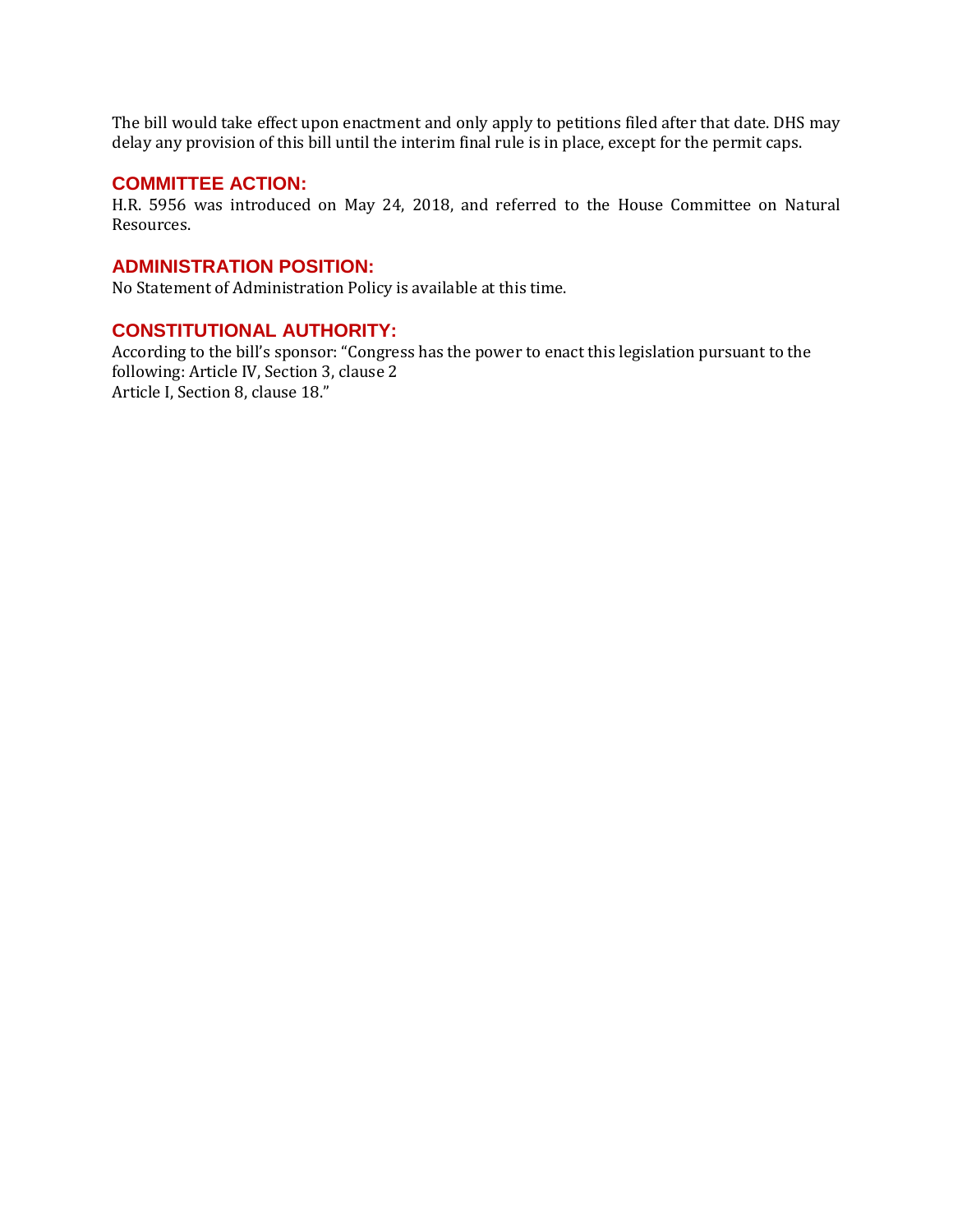# <span id="page-4-0"></span>**H.R. 1026 – To revise the authorized route of the North Country National Scenic Trail in northeastern Minnesota and to extend the trail into Vermont to connect with the Appalachian National Scenic Trail, and for other purposes. (Rep. Nolan, D-MN)**

**CONTACT:** [Noelani Bonifacio,](mailto:Noelani.Bonifacio@mail.house.gov) 202-226-9719

# **FLOOR SCHEDULE:**

Expected to be considered June 5, 2018, under suspension of the rules, which requires a 2/3 majority for passage.

# **TOPLINE SUMMARY:**

[H.R.1026](https://docs.house.gov/billsthisweek/20180604/HR1026.pdf) would extend the North Country National Scenic Trail to connect to the Appalachian National Scenic Trail. The bill would also reroute the trail around a Minnesotan swamp.

# **COST:**

The Congressional Budget Office (CBO) [estimates](https://www.cbo.gov/system/files/115th-congress-2017-2018/costestimate/hr1026nr.pdf) enacting H.R. 1026 would cost about \$5 million over the 2019-2023 period.

# **CONSERVATIVE CONCERNS:**

 **Expand the Size and Scope of the Federal Government?** Some conservatives may be concerned the bill would extend the North Country National Scenic Trail by an additional 239 miles. The federal government's landholding constitutes over one-quarter of the U.S. landmass, and much of it is poorly managed. The National Park Service, in particular, suffers from a severe backlog of maintenance requirements on existing lands.

- **Encroach into State or Local Authority?** No.
- **Delegate Any Legislative Authority to the Executive Branch?** No.
- **Contain Earmarks/Limited Tax Benefits/Limited Tariff Benefits?** No.

#### **DETAILED SUMMARY AND ANALYSIS:**

H.R. 1026 would extend the [North Country National Scenic Trail](https://www.nps.gov/noco/index.htm) to connect to the [Appalachian](https://www.nps.gov/appa/index.htm)  [National Scenic Trail.](https://www.nps.gov/appa/index.htm) The trail would extend 66 miles into Vermont in order to make the connection.

The bill would prohibit the Secretaries of Agriculture and Interior from acquiring land that was condemned by a state or local government for the trail in Minnesota or Vermont.

The bill would make explicit that the change in the trail in Minnesota or Vermont shall not prohibit the development, production or transmission of energy if reasonable effort is made to preserve the purpose of the trail and mitigate damage to the trail.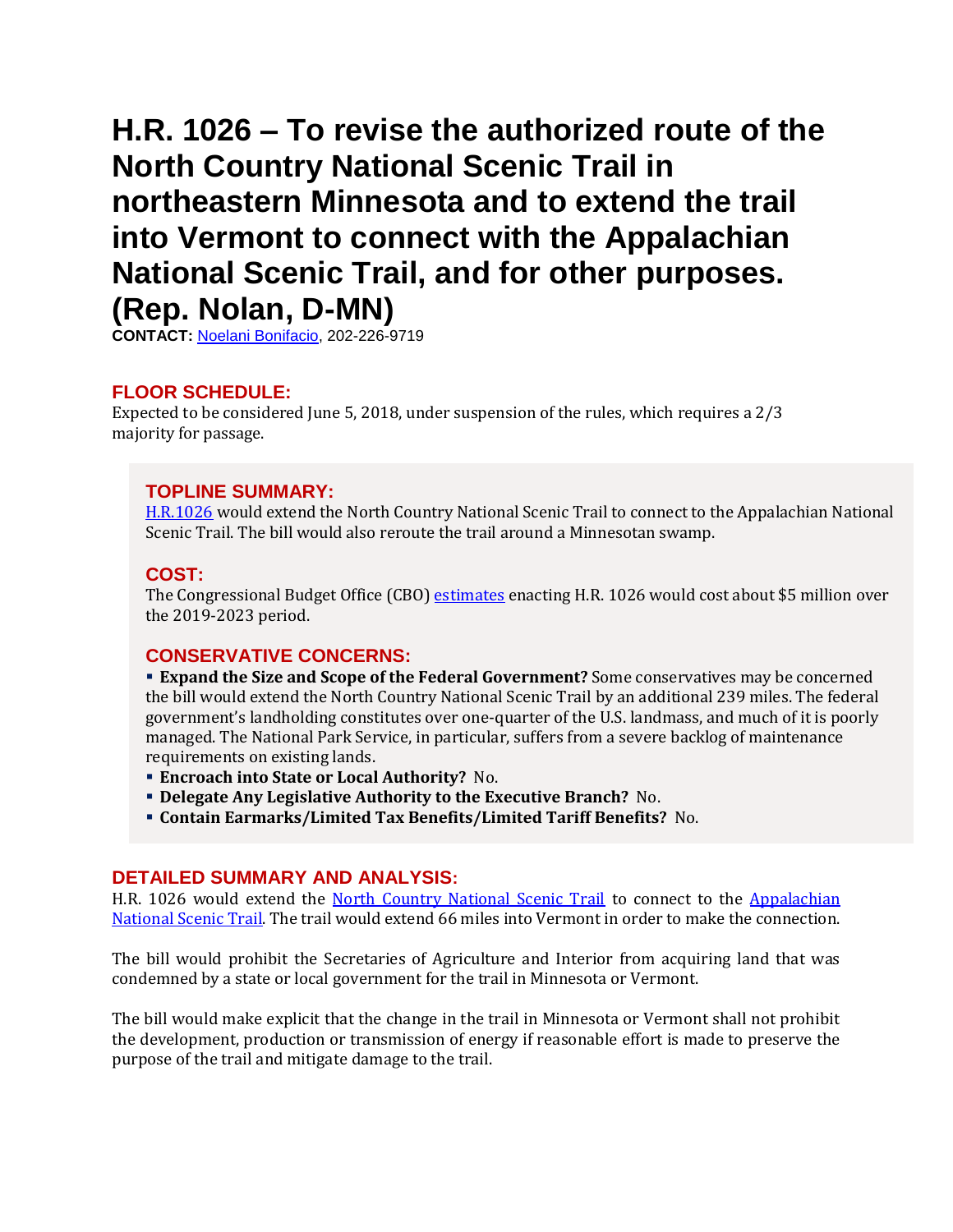The bill would also reroute the trail around a Minnesotan swamp. According to the committe[e report,](https://www.congress.gov/115/crpt/hrpt667/CRPT-115hrpt667.pdf) the reroute would incorporate 400 miles of existing trails but require an additional 173 miles to connect these trails to the North Country National Scenic Trail.

The current [trail](https://www.nps.gov/noco/planyourvisit/upload/NOCO-brochure.pdf) is over 2,000 miles long, and will be about 4,600 miles when complete. The trail currently spans seven states: North Dakota, Minnesota, Wisconsin, Michigan, Ohio, Pennsylvania and New York.

The report (H. Rept. 115-667) accompanying H.R. 1026, can be found [here.](https://www.congress.gov/115/crpt/hrpt667/CRPT-115hrpt667.pdf)

## **COMMITTEE ACTION:**

H.R. 1026 was introduced on February 13, 2017, and referred to the House Committee on Natural Resources. A mark-up session was held April 12, 2018, and the bill was reported by unanimous consent.

## **ADMINISTRATION POSITION:**

No Statement of Administration Policy is available at this time.

## **CONSTITUTIONAL AUTHORITY:**

According to the bill's sponsor: "Congress has the power to enact this legislation pursuant to the following: Article 1, Section 8 of the Constitution of the United States grants Congress the authority to enact this bill."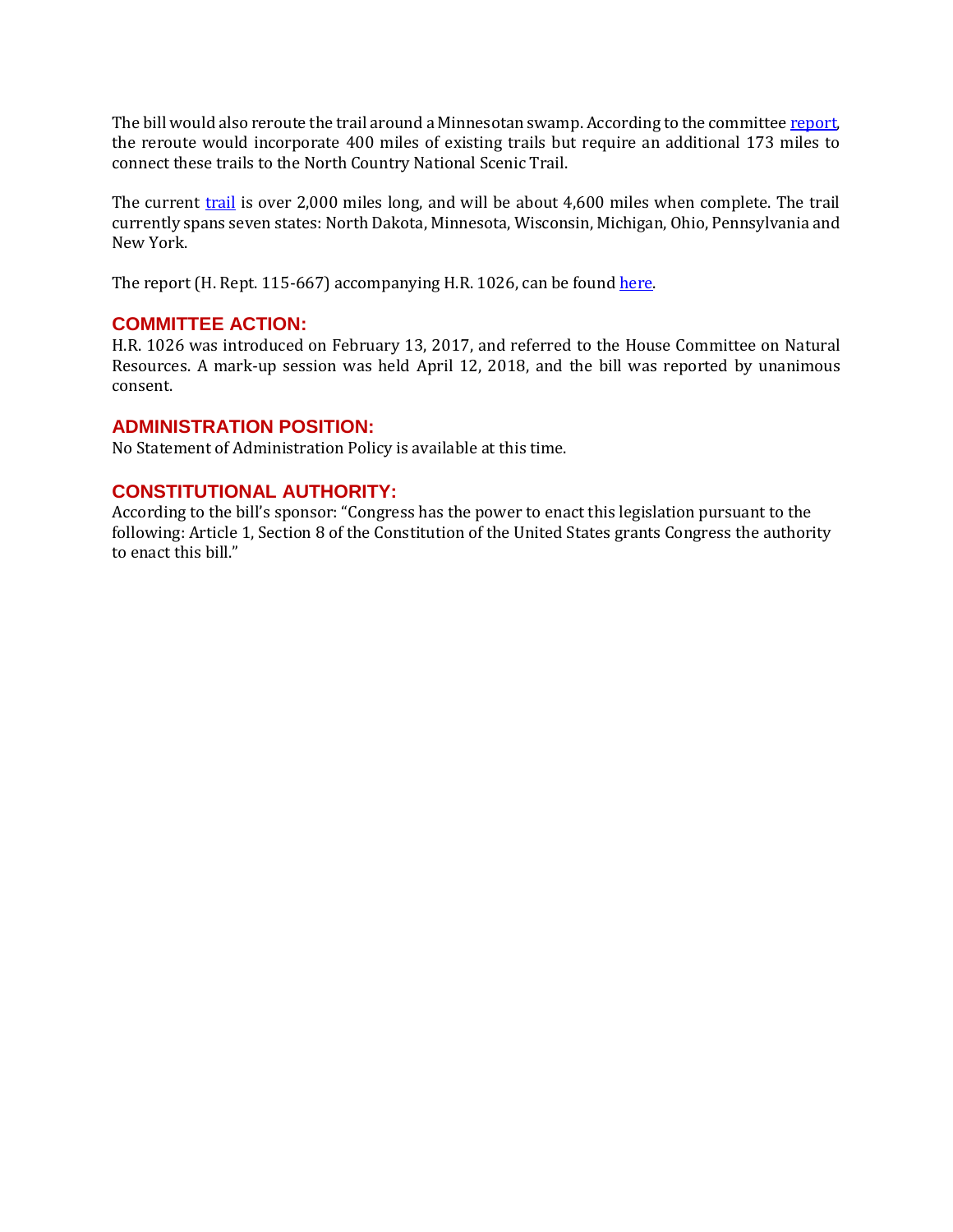# <span id="page-6-0"></span>**H.R. 2991 — Susquehanna National Heritage Area Act (Rep. Smucker, R-PA)**

**CONTACT:** [Noelani Bonifacio,](mailto:Noelani.Bonifacio@mail.house.gov) 202-226-9719

# **FLOOR SCHEDULE:**

Expected to be considered June 5, 2018, under suspension of the rules, which requires a 2/3 majority for passage.

# **TOPLINE SUMMARY:**

[H.R. 2991](https://docs.house.gov/billsthisweek/20180514/HR2991.pdf) would establish the Susquehanna National Heritage Area comprised of Lancaster and York Counties, Pennsylvania.

# **COST:**

A Congressional Budget Office (CBO) cost estimate is not available at this time.

Rule 28(a)(1) of the Rules of the Republican Conference prohibits measures from being scheduled for consideration under suspension of the rules without an accompanying cost estimate. Rule 28(b) provides that the cost estimate requirement may be waived by a majority of the Elected Leadership.

# **CONSERVATIVE CONCERNS:**

 **Expand the Size and Scope of the Federal Government?** The bill would establish the Susquehanna National Heritage Area comprised of Lancaster and York Counties, Pennsylvania, which would be locally coordinated by the Susquehanna Heritage Corporation.

- **Encroach into State or Local Authority?** No.
- **Delegate Any Legislative Authority to the Executive Branch?** No.
- **Contain Earmarks/Limited Tax Benefits/Limited Tariff Benefits?** No.

# **DETAILED SUMMARY AND ANALYSIS:**

H.R. 2991 would establish the Susquehanna National Heritage Area comprised of Lancaster and York Counties, Pennsylvania. The Susquehanna National Heritage Area would be locally coordinated by the Susquehanna Heritage Corporation, a nonprofit organization established under Pennsylvania law.

The bill allows the Susquehanna Heritage Corporation to: (1) prepare reports, programs, projects and other activities as recommended by the management plan for the Susquehanna National Heritage Area; (2) make grants to the state, nonprofits, and other organizations; (3) enter into cooperative agreements with the state, nonprofits, and other organizations; (4) hire and pay staff; (5) obtain funds and services from any source, including federal programs, though the federal cost share may not exceed 50 percent.; and, (6) contract for goods or services.

The bill requires the Susquehanna Heritage Corporation to: (1) prepare a management plan; (2) prioritize implementation of the management plan; (3) consider interests of stakeholders in the area in developing and implementing the management plan; (4) conduct semiannual meetings related to the development and implementation of the management plan; (5) submit a report to the Secretary of the Interior on their accomplishments, expenses, income and grants made; (6) make all records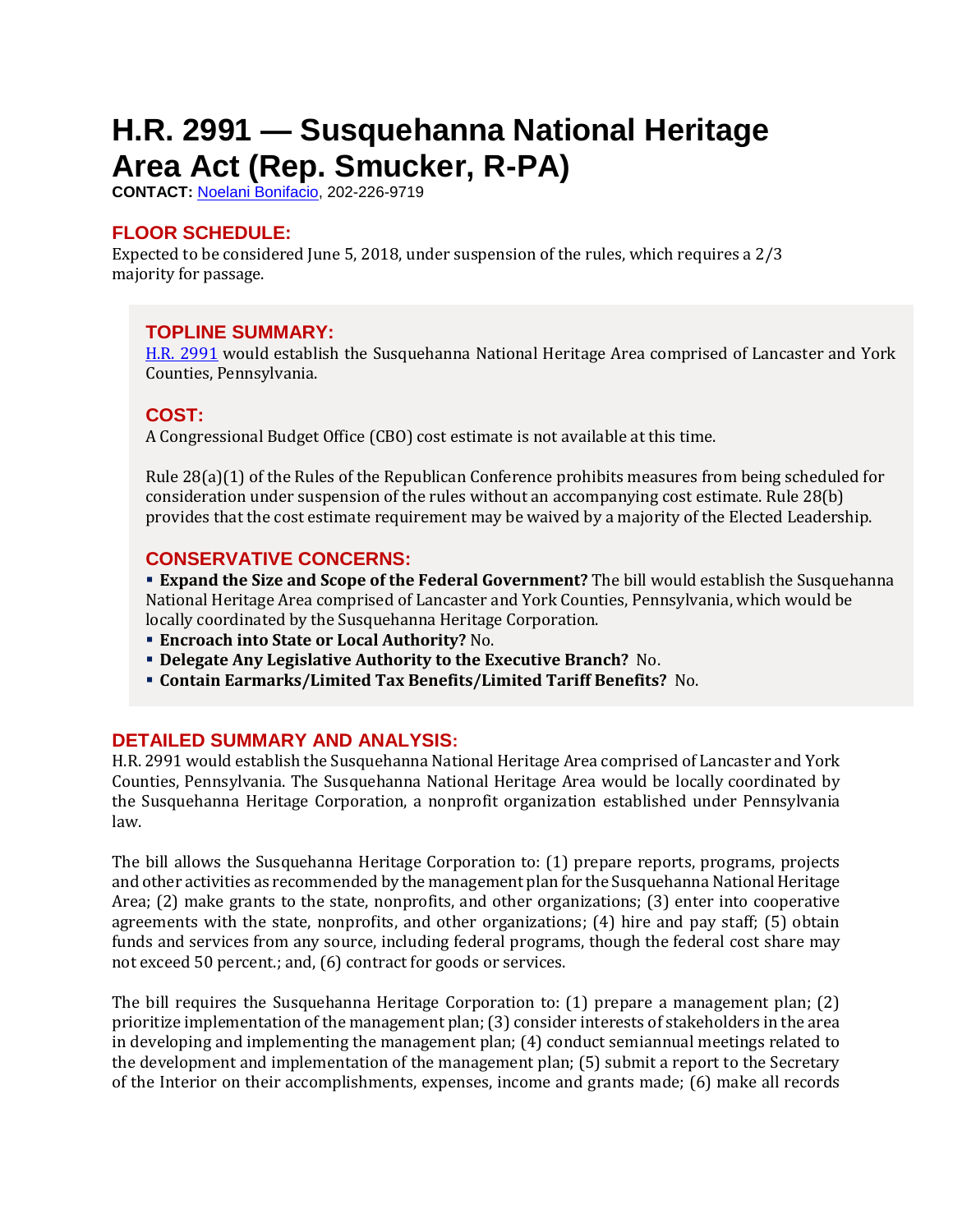related to the expenditure of federal funds available for audit; and, (7) require organizations receiving federal funds through the corporation to make their records available for audit.

The bill prohibits the Susquehanna Heritage Corporation from using federal funds to acquire real property, though non-federal funds may be used for this purpose.

The Susquehanna Heritage Corporation is required to submit the management plan to the Secretary of the Interior within three years of funds being made available. The secretary must then approve or disapprove of the plan within 180 days. Should the secretary disapprove of the plan, the secretary must advise the Susquehanna Heritage Corporation on the reasons for the disapproval and make revision recommendations. Once the plan is revised, the secretary has 180 days to approve or disapprove of the revised plan.

The bill encourages federal agencies that are planning to conduct activities that may affect the Susquehanna National Heritage Area to consult and coordinate with the secretary and the Susquehanna Heritage Corporation. The bill does not modify authorizations of federal agencies to manage federal land under their jurisdiction, limit a federal land manager's discretion in implementing an approved and use plan within the boundaries of the area, modify any authorized land use, or affect the authority of a federal agency to provide technical or financial assistance.

The bill does not: (1) abridge public or private land owners' rights, including the right to refrain from participation in activities related to the heritage area; (2) require property owners to permit public or government access to their property; (3) alter land use regulations or approved land use plans; (4) authorize or imply the reservation or appropriation of water or water rights; (5) affect the licensing of facilities of the Federal Energy Regulatory Commission; (6) diminish the authority of the state to manage fish or wildlife; or, (7) create or affect liability of private property owners.

The bill requires the Secretary to conduct an evaluation and submit a report assessing the Susquehanna Heritage Corporation's progress in accomplishing the purposes of the act and the goals of the management plan, analyzing federal investments in the heritage area, and reviewing the management structure partnership relationships and the funding of the heritage area. The report must also include recommendations for the future role of the National Park Service in the heritage area and be submitted to Congress.

The authority of the secretary to provide assistance terminates 15 years after enactment.

Background information on the National Heritage Area program can be foun[d here.](https://www.nps.gov/articles/what-is-a-national-heritage-area.htm)

The House Report (H. Rept.-115-632) accompanying H.R. 4895 can be foun[d here.](https://www.congress.gov/115/crpt/hrpt632/CRPT-115hrpt632.pdf)

#### **COMMITTEE ACTION:**

H.R. 2991 was introduced on June 21, 2018. The bill was referred to the House Committee on Natural Resources. The bill was marked up on April 18, 2018, and was reported by unanimous consent.

#### **ADMINISTRATION POSITION:**

No Statement of Administration Policy is available at this time.

# **CONSTITUTIONAL AUTHORITY:**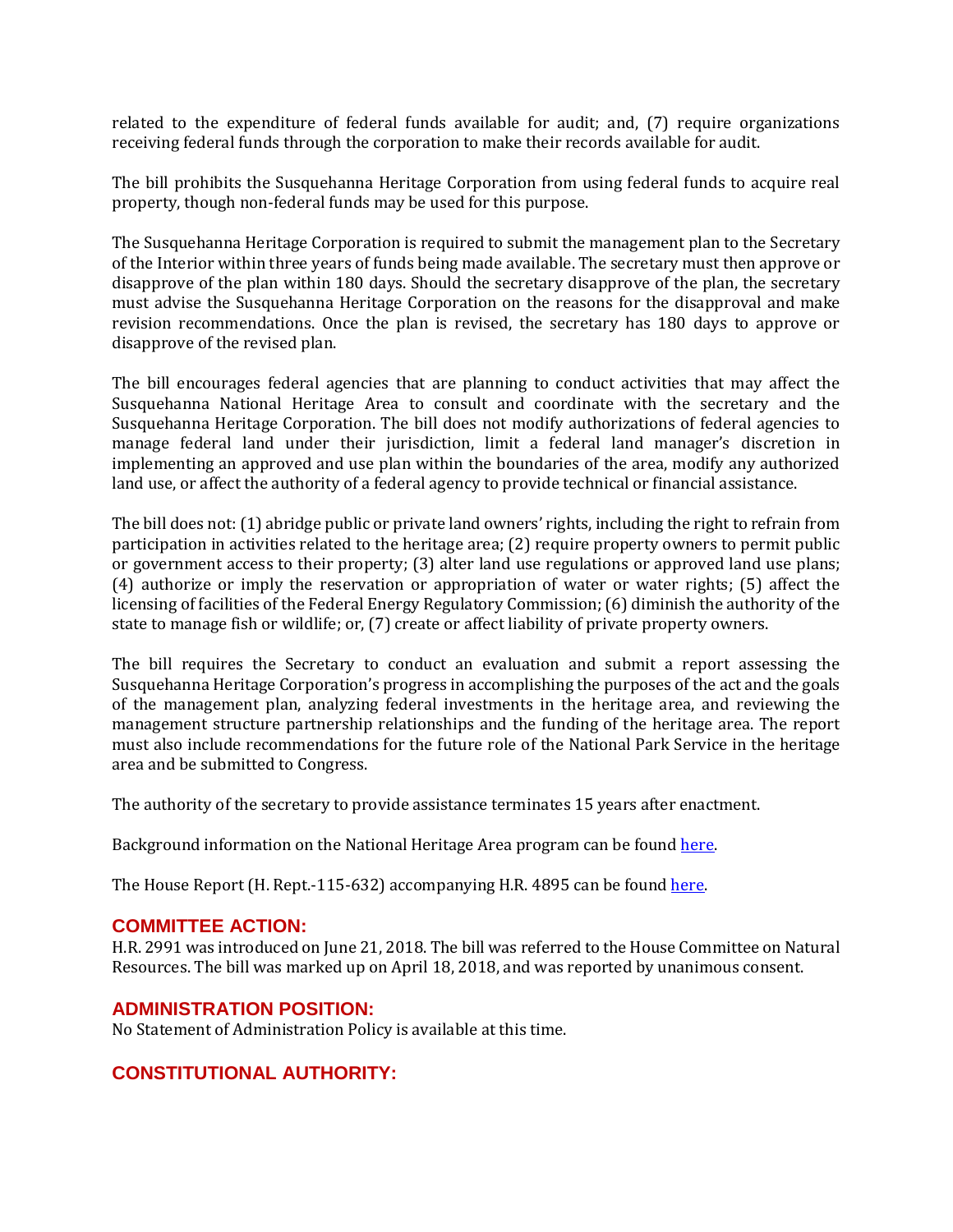According to the sponsor, Congress has the power to enact this legislation pursuant to the following: "Clause 3 of Section 8 of article I of the Constitution."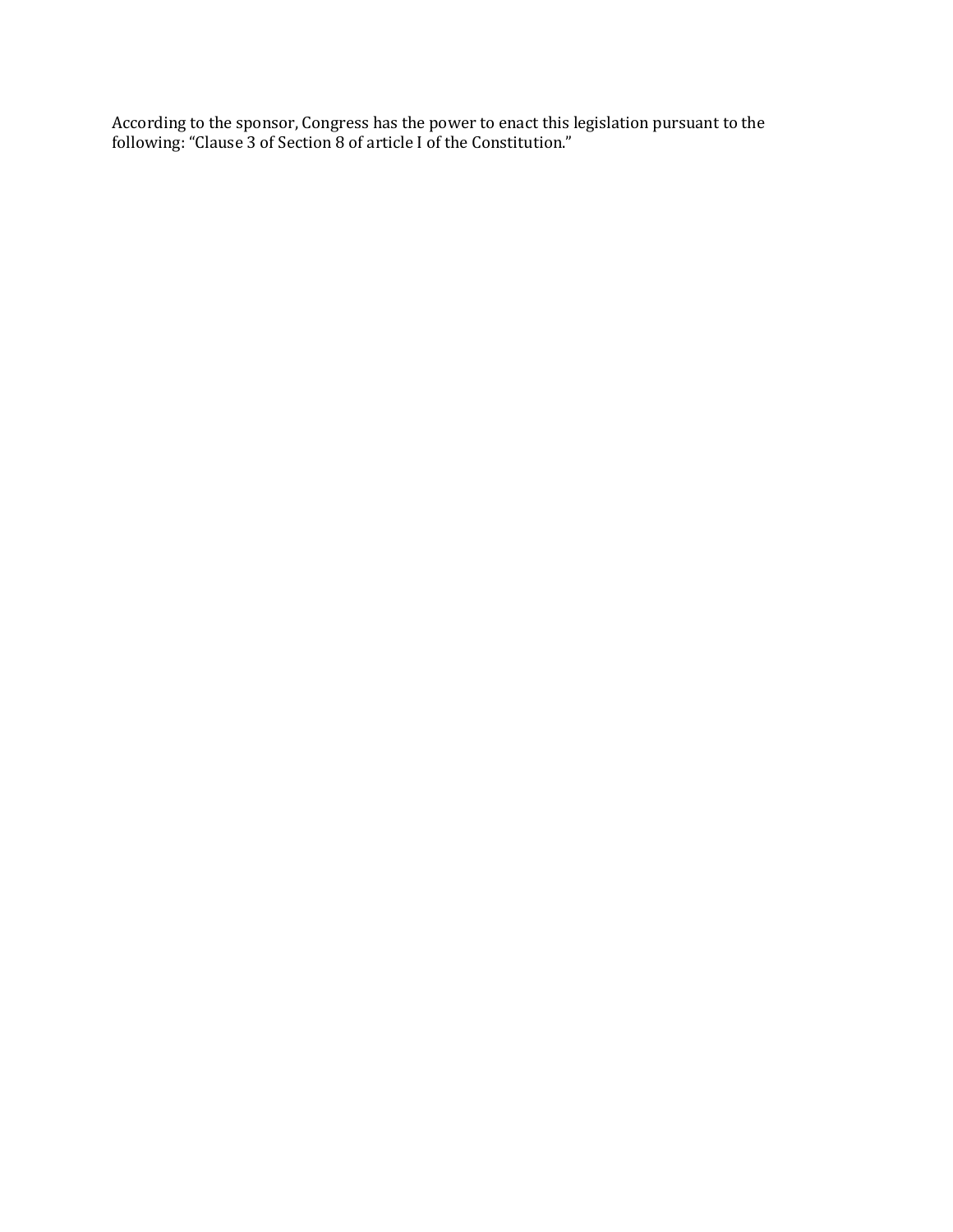# <span id="page-9-0"></span>**H.R. 5005 – To direct the Secretary of the Interior to conduct a special resource study to determine the suitability and feasibility of establishing the birthplace of James Weldon Johnson in Jacksonville, Florida, as a unit of the National Park System (Rep. Lawson, D-FL)**

**CONTACT:** [Noelani Bonifacio,](mailto:Noelani.Bonifacio@mail.house.gov) 202-226-9719

## **FLOOR SCHEDULE:**

Expected to be considered June 5, 2018, under suspension of the rules, which requires a 2/3 majority for passage.

#### **TOPLINE SUMMARY:**

[H.R. 5005](https://docs.house.gov/billsthisweek/20180604/HR5005.pdf) would require the Secretary of the Interior to conduct a special resource study to determine the feasibility of establishing the birthplace of James Weldon Johnson, in Jacksonville, Florida, as a unit of the national park system.

#### **COST:**

The Congressional Budget Office (CBO) [estimates](https://www.cbo.gov/publication/53784) enacting H.R. 4451 would cost less than \$500,000, subject to appropriation.

#### **CONSERVATIVE CONCERNS:**

 **Expand the Size and Scope of the Federal Government?** Some conservatives may be concerned the bill would require the Secretary of the Interior to conduct a special resource study to determine the feasibility of establishing a new unit of the National Park System. The federal government's landholding constitutes over one-quarter of the U.S. landmass, and much of it is poorly managed. The National Park Service, in particular, suffers from a severe backlog of maintenance requirements on existing lands.

- **Encroach into State or Local Authority?** No.
- **Delegate Any Legislative Authority to the Executive Branch?** No.
- **Contain Earmarks/Limited Tax Benefits/Limited Tariff Benefits?** No.

#### **DETAILED SUMMARY AND ANALYSIS:**

H.R. 5005 would require the Secretary of the Interior to conduct a special resource study to determine the feasibility of establishing the birthplace of James Weldon Johnson, in Jacksonville, Florida, as a unit of the national park system.

The secretary would be required to submit a report to Congress within 3 years of funds being made available to carry out the act.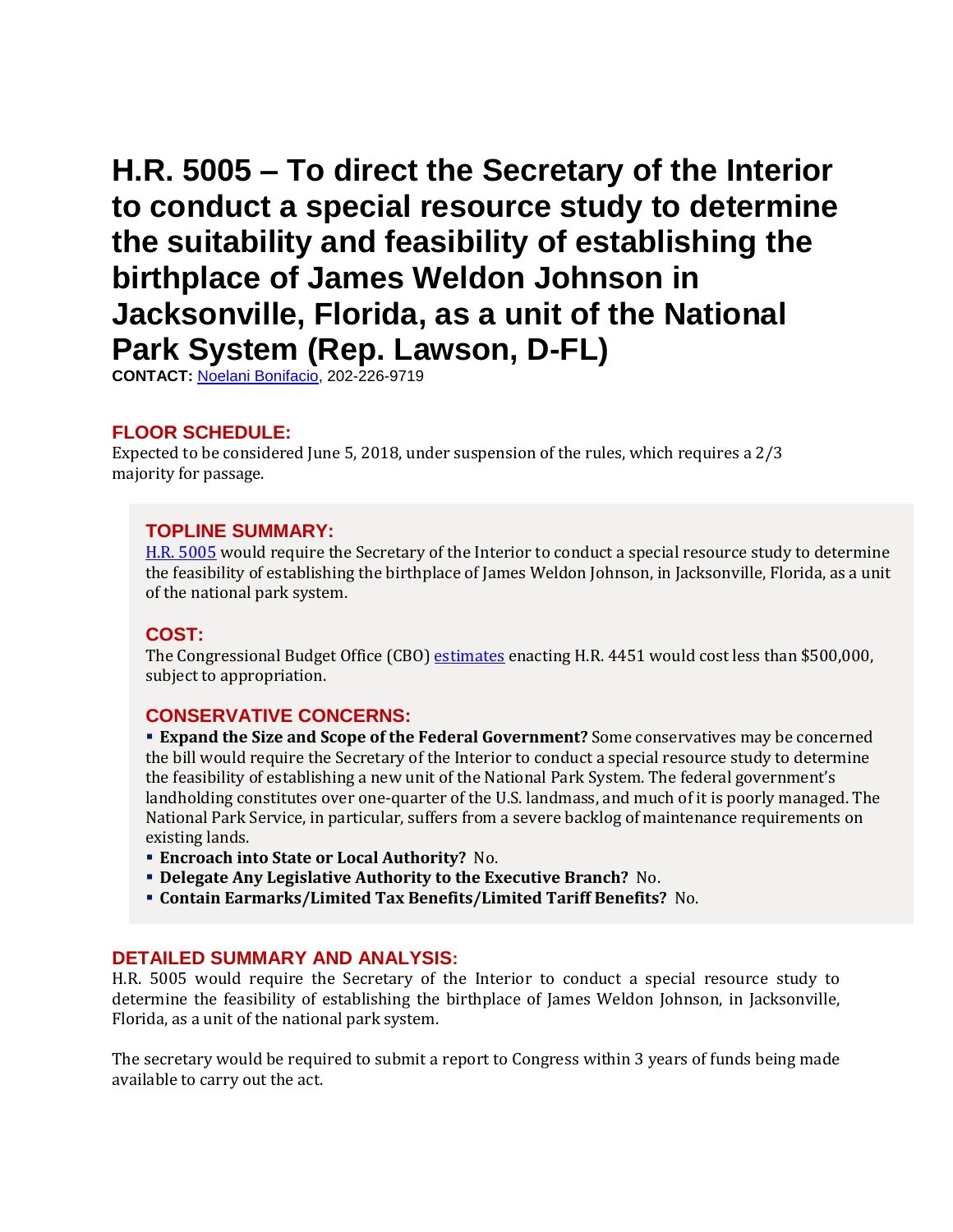[James Weldon Johnson](https://www.biography.com/people/james-weldon-johnson-9356013) was born on June 17, 1871, in Jacksonville, Florida. He was a civil rights activist, writer, composer, educator, and lawyer. Importantly, he served as one of the leading figures in the creation and development of the Harlem Renaissance. After graduating from Atlanta University, Johnson was hired as a principal in a grammar school, founded a newspaper, and became the first African American to pass the Florida Bar. Additionally, he later became the first African-American professor at New York University, devoting the remainder of his life to the publication of hundreds of stories and poems. Johnson had died in a car accident on June 26, 1938, at the age of 67.

The report (H. Rept. 115-644) accompanying H.R. 5005, can be found [here.](https://www.congress.gov/115/crpt/hrpt644/CRPT-115hrpt644.pdf)

## **COMMITTEE ACTION:**

H.R. 5005 was introduced on February 13, 2018, and referred to the House Committee on Natural Resources. A mark-up session was held on April 11, 2018, and the bill was reported by unanimous consent.

## **ADMINISTRATION POSITION:**

No Statement of Administration Policy is available at this time.

# **CONSTITUTIONAL AUTHORITY:**

According to the bill's sponsor: "Congress has the power to enact this legislation pursuant to the following: Article 1, Section 8: To make all Laws which shall be necessary and proper for carrying into Execution the foregoing Powers, and all other Powers vested by this Constitution in the Government of the United States, or in any Department or Officer thereof."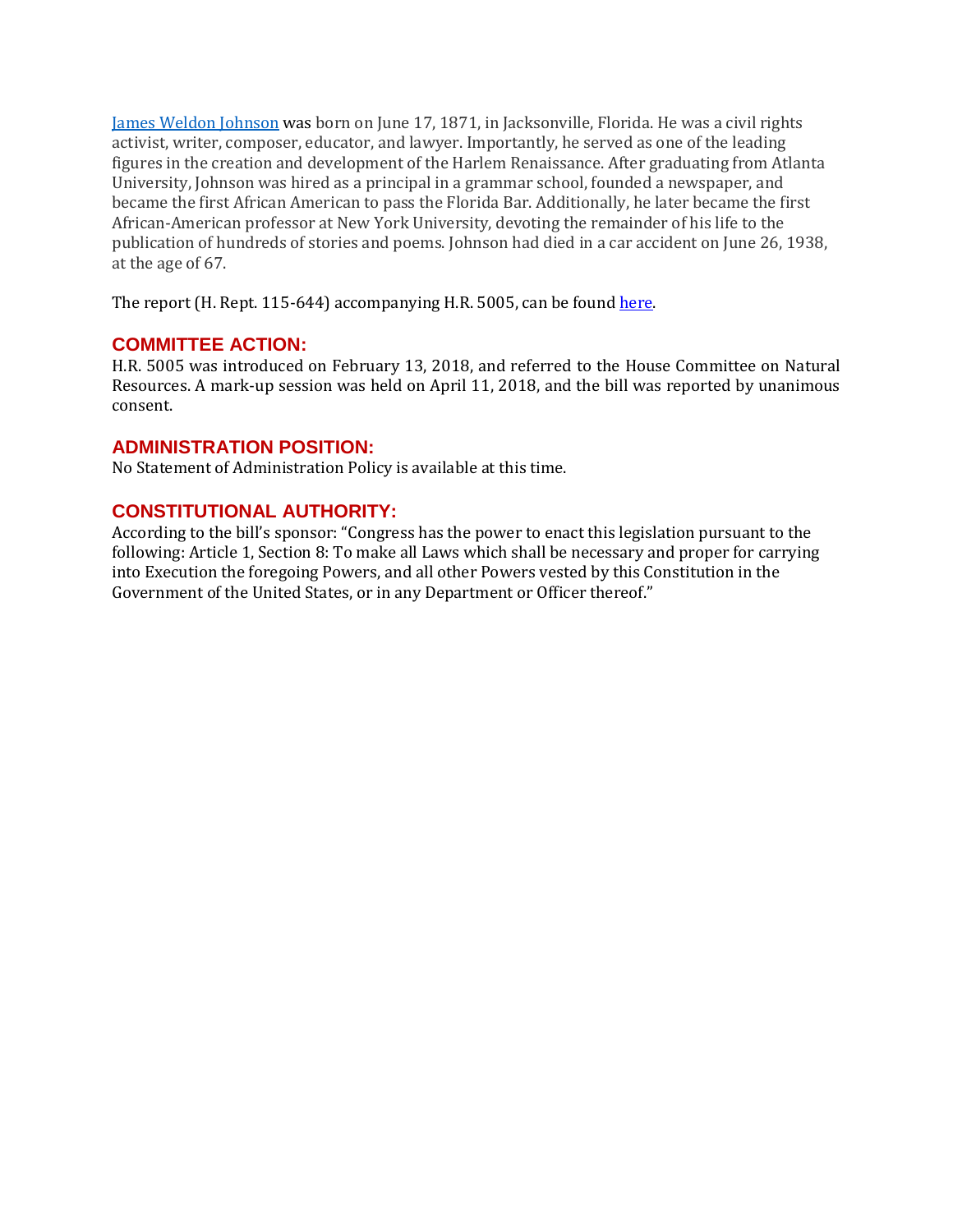# <span id="page-11-0"></span>**H.R. 5655 – Camp Nelson Heritage National Monument Act (Rep. Barr, R-KY)**

**CONTACT:** [Noelani Bonifacio,](mailto:Noelani.Bonifacio@mail.house.gov) 202-226-9719

# **FLOOR SCHEDULE:**

Expected to be considered June 5, 2018, under suspension of the rules, which requires a 2/3 majority for passage.

## **TOPLINE SUMMARY:**

[H.R. 5655](https://docs.house.gov/billsthisweek/20180604/HR5655.pdf) would establish the Camp Nelson Heritage National Monument in Kentucky, as a unit of the National Park System.

# **COST:**

The Congressional Budget Office (CBO) [estimates](https://www.cbo.gov/system/files/115th-congress-2017-2018/costestimate/hr5655.pdf) enacting H.R. 5655 would cost about \$1 million, subject to appropriation.

## **CONSERVATIVE CONCERNS:**

 **Expand the Size and Scope of the Federal Government?** Some conservatives may be concerned the bill would establish Camp Nelson Heritage National Monument as a new unit of the National Park System. The federal government's landholding constitutes over one-quarter of the U.S. landmass, and much of it is poorly managed. The National Park Service, in particular, suffers from a severe backlog of maintenance requirements on existing lands.

- **Encroach into State or Local Authority?** No.
- **Delegate Any Legislative Authority to the Executive Branch?** No.
- **Contain Earmarks/Limited Tax Benefits/Limited Tariff Benefits?** No.

#### **DETAILED SUMMARY AND ANALYSIS:**

H.R. 5655 would establish Camp Nelson Heritage National Monument in Kentucky, as a unit of the National Park System.

The bill requires the secretary enter into a written agreement with landowners to donate property that is located within the boundary area and ensure that enough land is acquired to constitute a manageable unit prior to the monument being established.

The secretary may only acquire land by donation, purchase with donated funds, or exchange.

The bill requires the secretary to establish a management plan for the monument within three years of funds being made available, which must then be submitted to congress.

The bill prohibits private property or non-federal public property from being managed without written consent from the owner.

The bill makes explicit that buffer zones are not created by this bill.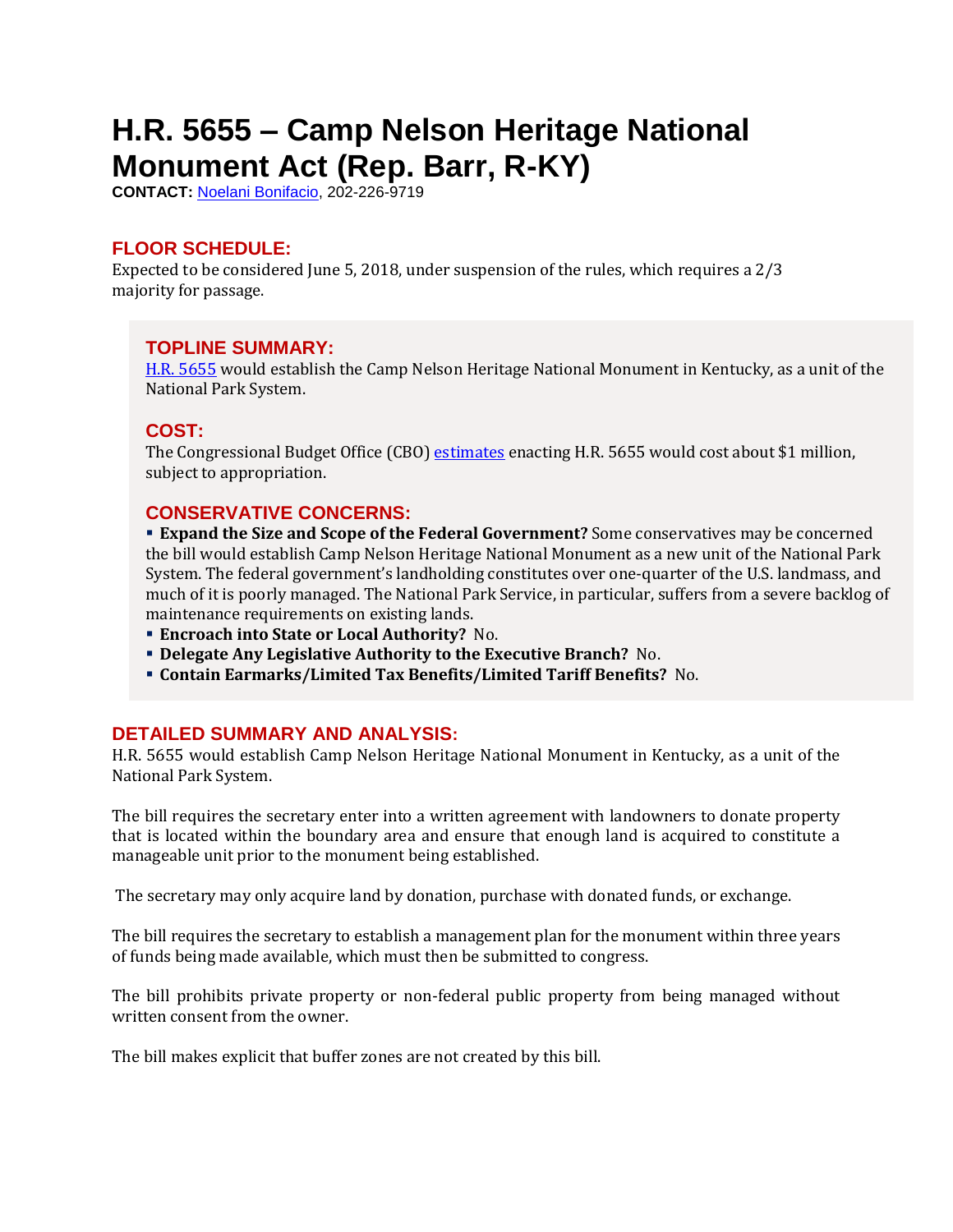[Camp Nelson](http://explorekyhistory.ky.gov/items/show/170) was established in 1863 as a recruiting station and quartermaster supply base for military operations into Tennessee. Providing the Union Army with more than 10,000 African American soldiers, the site quickly became the third largest training depot fir African American soldiers in the country. Importantly, during the Civil War, Camp Nelson saw the emancipation of roughly 10,000 African Americans from slavery in exchange for their service in the Union Army. Camp Nelson is now preserved as a national Civil War Heritage Park and located in Central Kentucky, Jessamine County, close to Nicholasville.

The report (H. Rept. 115-695) accompanying H.R. 5655, can be found [here.](https://www.congress.gov/115/crpt/hrpt695/CRPT-115hrpt695.pdf)

#### **COMMITTEE ACTION:**

H.R. 5655 was introduced on April 27, 2018, and referred to the House Committee on Natural Resources. A mark-up session was held on May 8, 2018, and the bill was reported by unanimous consent.

#### **ADMINISTRATION POSITION:**

No Statement of Administration Policy is available at this time.

## **CONSTITUTIONAL AUTHORITY:**

According to the bill's sponsor: "Congress has the power to enact this legislation pursuant to the following: Article IV, Section 3, Clause 2: ``The Congress shall have Power to dispose of and make all needful Rules and Regulations respecting the Territory or other Property belonging to the United States"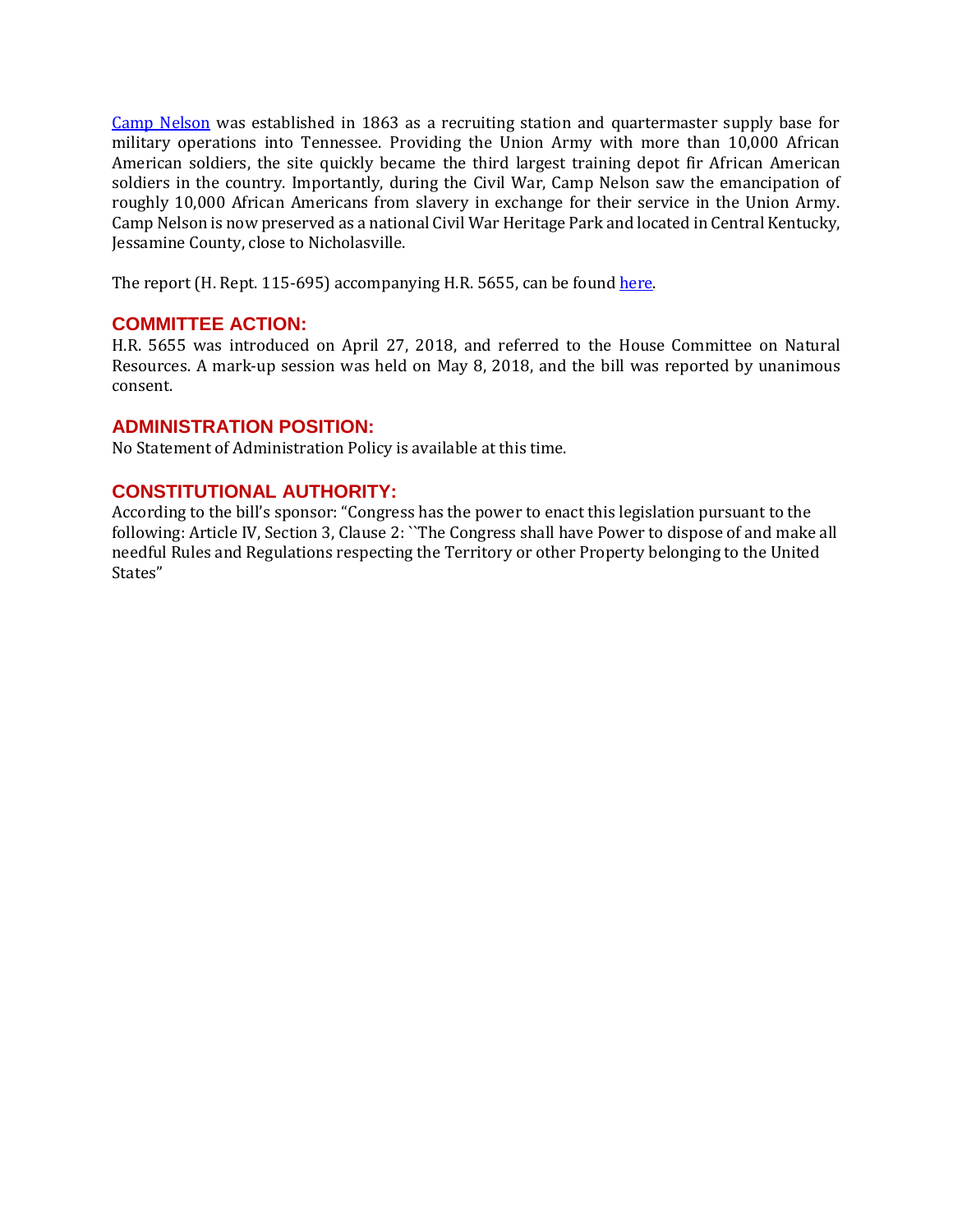# <span id="page-13-0"></span>**H.R. 801 – Route 66 National Historic Trail Designation Act (Rep. Lahood, R-IL)**

**CONTACT:** [Noelani Bonifacio,](mailto:Noelani.Bonifacio@mail.house.gov) 202-226-9719

# **FLOOR SCHEDULE:**

Expected to be considered June 5, 2018, under suspension of the rules, which requires a 2/3 majority for passage.

# **TOPLINE SUMMARY:**

[H.R. 801](https://docs.house.gov/billsthisweek/20180604/HR801.pdf) would establish the Route 66 National Historic Trail.

# **COST:**

The Congressional Budget Office (CBO) [estimates](https://www.cbo.gov/system/files/115th-congress-2017-2018/costestimate/hr801.pdf) enacting H.R. 801 would cost \$2 million over the 2019-2023, subject to appropriation.

#### **CONSERVATIVE CONCERNS:**

 **Expand the Size and Scope of the Federal Government?** Some conservatives may be concerned the bill would establish the Route 66 National Historic Trail. The federal government's landholding constitutes over one-quarter of the U.S. landmass, and much of it is poorly managed. The National Park Service, in particular, suffers from a severe backlog of maintenance requirements on existing lands.

- **Encroach into State or Local Authority?** No.
- **Delegate Any Legislative Authority to the Executive Branch?** No.
- **Contain Earmarks/Limited Tax Benefits/Limited Tariff Benefits?** No.

#### **DETAILED SUMMARY AND ANALYSIS:**

H.R. 801 would establish the Route 6[6 National Historic Trail.](https://www.nps.gov/subjects/nationaltrailssystem/national-historic-trails.htm) The trail would include the entirety of U.S. Highway 66 in existence between 1926 and 1985, a total of 2,400 miles between Chicago, Illinois and Santa Monica, California.

The trail would be administered through the National Park Service.

The bill prohibits the federal government from acquiring land that is outside the federally managed area without consent of the landowner, and from acquiring land that is over a quarter of a mile from either side of the trail.

The bill makes explicit that buffer zones are not created by this bill.

The bill makes explicit that the acquisition of land or the management plan may not prohibit the development, production or transmission of energy.

The bill prohibits the Secretary of the Interior from using eminent domain or condemnation to carry out the bill.

The report (H. Rept. 115-633) accompanying H.R. 3997, can be found [here.](https://www.congress.gov/115/crpt/hrpt633/CRPT-115hrpt633.pdf)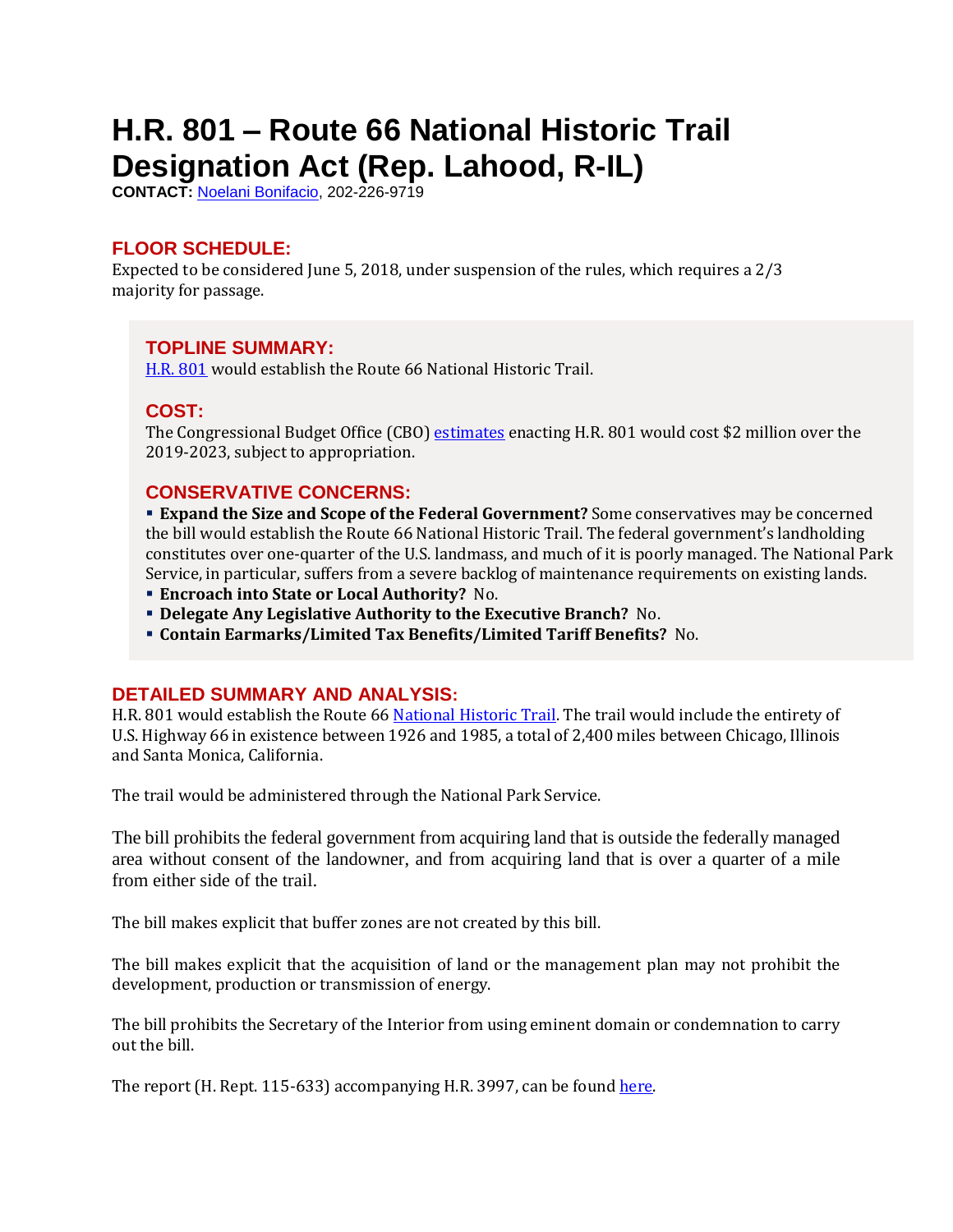## **COMMITTEE ACTION:**

H.R. 801 was introduced on February 10, 2017, and referred to the House Committee on Natural Resources. A mark-up session was held on January 10, 2018, and the bill was reported by unanimous consent.

#### **ADMINISTRATION POSITION:**

No Statement of Administration Policy is available at this time.

#### **CONSTITUTIONAL AUTHORITY:**

According to the bill's sponsor: "Congress has the power to enact this legislation pursuant to the following: Article IV, Section 3, Clause 2--``The Congress shall have Power to dispose of and make all needful Rules and Regulations respecting the Territory or other Property belonging to the United State."